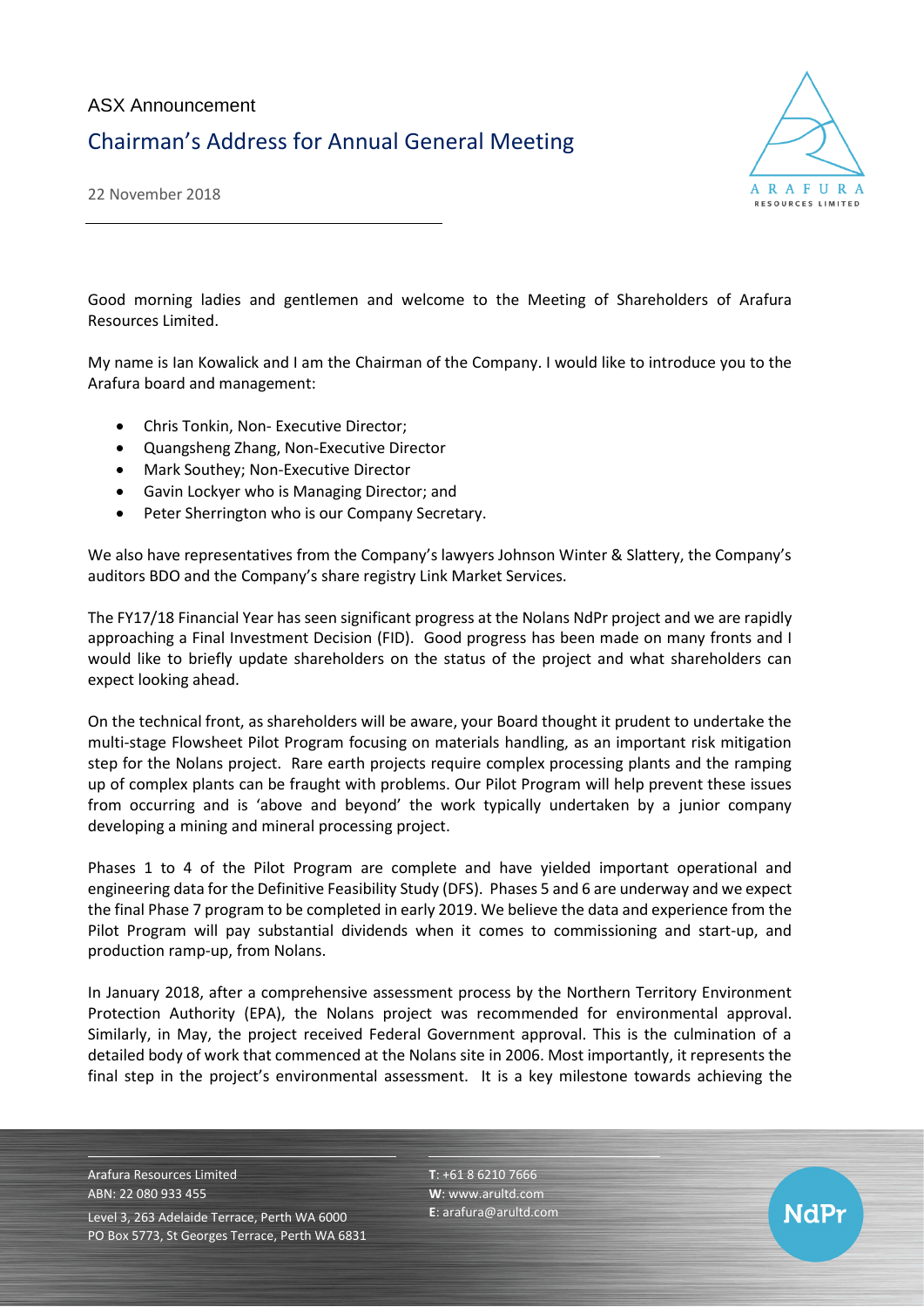

Nolans' FID. Recently the Company announced plans to build the project's Rare Earth Separation Plant at the Nolans site. The Company's engagement to date with Northern Territory regulators, including the EPA, has not identified any significant issues with varying the project's environmental approval conditions.

Equally important progress has been achieved on the commercial front. After many months of ground work over the past year and visits to China, Japan and India, the Company met a most important milestone by announcing the project's first NdPr offtake agreement – with JingCi Material Science Co., a Tier 1 sintered magnet manufacturer and leading global supplier. The MoU envisages the supply from Nolans of 900 tonnes per annum of NdPr oxide and provides a framework for negotiating a final offtake contract. The Board expects additional supply agreements to be consummated in the coming year – these contracts are an important precedent in the Company's funding strategy and management is particularly focused on the commerciality of the project.

We remain firmly optimistic about the outlook for the NdPr market. Prices have stabilised around the US\$46 per kilogram but we expect an upward trend in demand and prices as the effects of supply reforms, industry consolidation and higher environmental standards in China, as well as the impact of the US John S McCain National Defense Authorization Act, are absorbed by the market.

Shareholders will be familiar with the key role that electric vehicles (EVs) will play in demand for NdPr magnets. The [International Energy Agency'](javascript:void(0);)s forecast, based on assessments of country targets, original equipment manufacturer announcements and scenarios on EV deployment, is that the number of EVs will range between 9 million and 20 million by 2020 and between 40 million and 70 million by 2025.

This translates into a bullish outlook for the demand for magnet metals. Internal combustion vehicles are estimated to use between 0.2-0.7 kilograms of NdPr per vehicle, while EVs can use between 1-2 kilograms. The global investment bank UBS predicts the NdPr market will almost double between now and 2025, from around 30,000 to 55,000 tonnes per annum.

Arafura believes magnet manufacturers should be concerned about NdPr supply to meet this demand. It takes at least ten years to advance a rare earth project from discovery to full scale commercial production so we have good information on emerging supply. Our view is that Nolans and expansion by Lynas are the only meaningful potential sources of incremental growth in NdPr supply. It is also our assessment that China's domestic NdPr consumption will increase by over 30% in the next five years as it pursues clean energy objectives and global leadership in EV manufacturing. Increased NdPr consumption combined with constrained supply could result in China moving from being the world's major supply source of NdPr to be a net importer by the early 2020s. This would be an important development.

The coming 12 months will be the most important in the history of the Company. We expect the Flowsheet Pilot Program to conclude by the first quarter of 2019. As I alluded to earlier, the Board is also expecting to secure additional offtake agreements to underpin debt funding.

On its current schedule the Company anticipates granting of the Mineral Lease (ML) by the Northern Territory Government in the first half of CY19. However, this will only come once Arafura completes the negotiation of the Native Title Agreement with the local indigenous traditional owners. We expect this to occur in the first half of CY19. Final project construction and operating approvals will be obtained when the Northern Territory Department of Primary Industry and Resources issues a mining